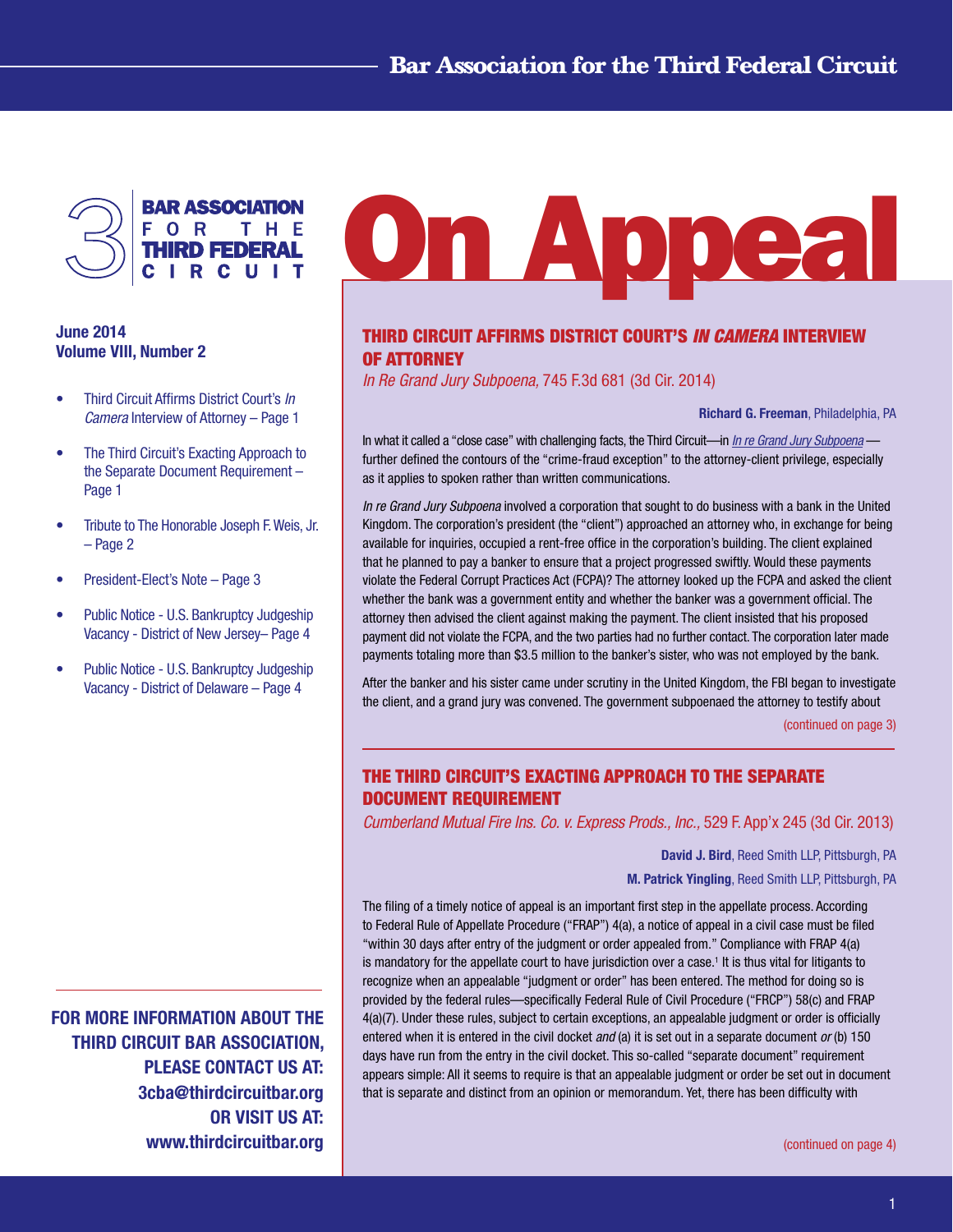

# Tribute to The Honorable Joseph F. Weis, Jr.1

Hon. Leonard I. Garth, U.S. Court of Appeals for the Third Circuit

I am honored to provide a remembrance of our departed friend and colleague, Judge Joseph F. Weis, Jr., who died on March 19, 2014. I do so to call to mind an extraordinary colleague who contributed so much to our judicial and legal disciplines.

Many of you did not know him. Those that did know him, even those who served with him on this Court, may not have been familiar with all of his achievements. And there are others who may not have known the joy of having him as a friend and in the case of more recent members of our Court, of having known him as a colleague.

I will not go into detail about the many activities and accomplishments of Judge Weis, as they have been recognized in the very many tributes paid to him, including that of the University of Pittsburgh Law Review. His contributions to the military, to our great nation and to the Judicial Branch were registered at length in his recent obituary. Significant among them, of course, was his Chairmanship of the Long Range Planning Committee and his outstanding contributions to the Judicial Conference of the United States where he served as Chairman of its most impressive committees. His activities on those and countless other committees led to Joe receiving the 1993 Eleventh Devitt Award-the Nobel prize of the judiciary.

His receipt of the Devitt Award in 1993 was the fifth Devitt Award that had been awarded to our Court. Judge Albert Maris had been the first recipient, Judge Weis was the second, followed by Judge Seitz, Judge Becker, and then Judge Scirica. Take note that the work that led to this Award was accomplished while Joe was still sitting as a full time judge on Third Circuit panels.

Having recalled some of Judge Weis's notable contributions to the Third Branch, I wanted to reflect upon the Judge Weis I have known for 45 years and his character. No picture would be complete or accurate without mention of Judge Joseph F. Weis, Jr., the individual—his warmth, humor, compassion and collegiality; his family ethics, his roles as father and grandfather, his integrity, and his religious values. They were all part and parcel of Judge Weis. He was devoted to his church, and despite all of his Court obligations, found time to teach at The University of Pittsburgh School of Law.

Judge Weis and I had joined the Federal Courts as District Court Judges at about the same time in 1970. Thereafter, we joined the Court of Appeals together in 1973. When we came aboard, we arrived in a land of legal giants: Judges Hastie, Biggs, Maris, Forman, Kalodner, Adams, Gibbons, Aldisert, Rosen, Van Dusen, Hunter, Staley and, of course, Judge Seitz. Chief Judge Seitz was the first to call our Court a family and we have been a family ever since. Joe added to the distinctiveness of our Court family and the quality of our judicial work.

Joe never sought credit or recognition for the work that he did or for his many accomplishments. I for one can attest to that aspect of his character throughout the 45 years of our federal service. But there are many others who have spoken about his judicial work on various occasions.

Judge Aldisert, our colleague and former Chief Judge of the Third Circuit, and one of the three Senior oldest judges on our Court (the other two being Judge Weis and myself, at 93), has always referred to Judge Weis as someone who "out-niced others for years as a lawyer, Federal District Judge, and United States Circuit Judge. He characterized Judge Weis as "genuinely human with his characteristic impish grin and easy laugh." Former U.S. Solicitor General, Ken Starr, captured Joe's character as "Therein lies his magic... a far-seeking judicial reformer who at the same time is marvelously self-effacing and gracious. He listens with care and respect."

The late Dean Sell of the University of Pittsburgh School of Law said: "Never have I heard a lawyer criticize Joe as a judge, even when the decision was not what the lawyer had desired ...." We and the profession are much the better because he walked and worked in our midst. The Chancellor of that University, Mark Nordenberg, said: "If anything, what is remarkable about the man extends beyond the quality and quantity of his professional achievements. It includes the way he approaches life and, particularly, the way he deals with other people. He enjoys the highest professional respect and the deepest personal affection."

I might add one further note to Judge Weis's character. When he received the Devitt Award, he donated the monetary portion of that award to Universities and a Historical Society rather than retaining it for his family or his own purposes.

The Judge Weis I knew was a caring family person and a most caring jurist. He shared with our former Chief Judge Becker a judicial philosophy that, among other things, embraced "mercy" when the case called for it. Joe called me a number of times to ask about that "odd" case which Judge Becker had cited called, "In Re Rachmones". Of course, there was no such case. It was in a manner of speaking, "take another look at the case before us and inject a touch of mercy in the opinion we are drafting." Joe was not a mechanic in the judging process. He was not mechanistic. There was humanity that he brought to his judgment and opinions, and all within the principles of stare decisis. Joe brought to his sense of professionalism the heart and soul of an individual who recognized not only judicial doctrine, but human and Godly factors.

It is little wonder then, that those with whom he came in contact cherished him and valued so highly his judgments. Nor is it surprising, therefore, that I am both privileged and proud to announce a most significant event. In order to honor Judge Weis the family man of the Weis family and the Court family, a jurist with faith in and love for our great country, and an individual who spent his entire life in the service of others, the Council of the Third Circuit has unanimously endorsed an action to name the United States Federal Courthouse in Pittsburgh after Judge Weis. We fervently hope that Congress authorizes this action and that there will be in Pittsburgh—for years to come—the Judge Joseph F. Weis, Jr. Courthouse.

We trust that Congress will acknowledge Judge Weis's labors on behalf of our Nation and the Third Branch, and we will be able to replace Judge Weis's name—which now only graces the Library of the Courthouse—with a new name: that of The Judge Joseph F. Weis, Jr. Courthouse.

Joe was my dearest friend—and I will miss him more than I can tell you.

1 This article is adapted from remarks written by Judge Garth and delivered by Chief Judge McKee at the 71st Judicial Conference of the Third Circuit in Hershey, PA on May 8, 2014.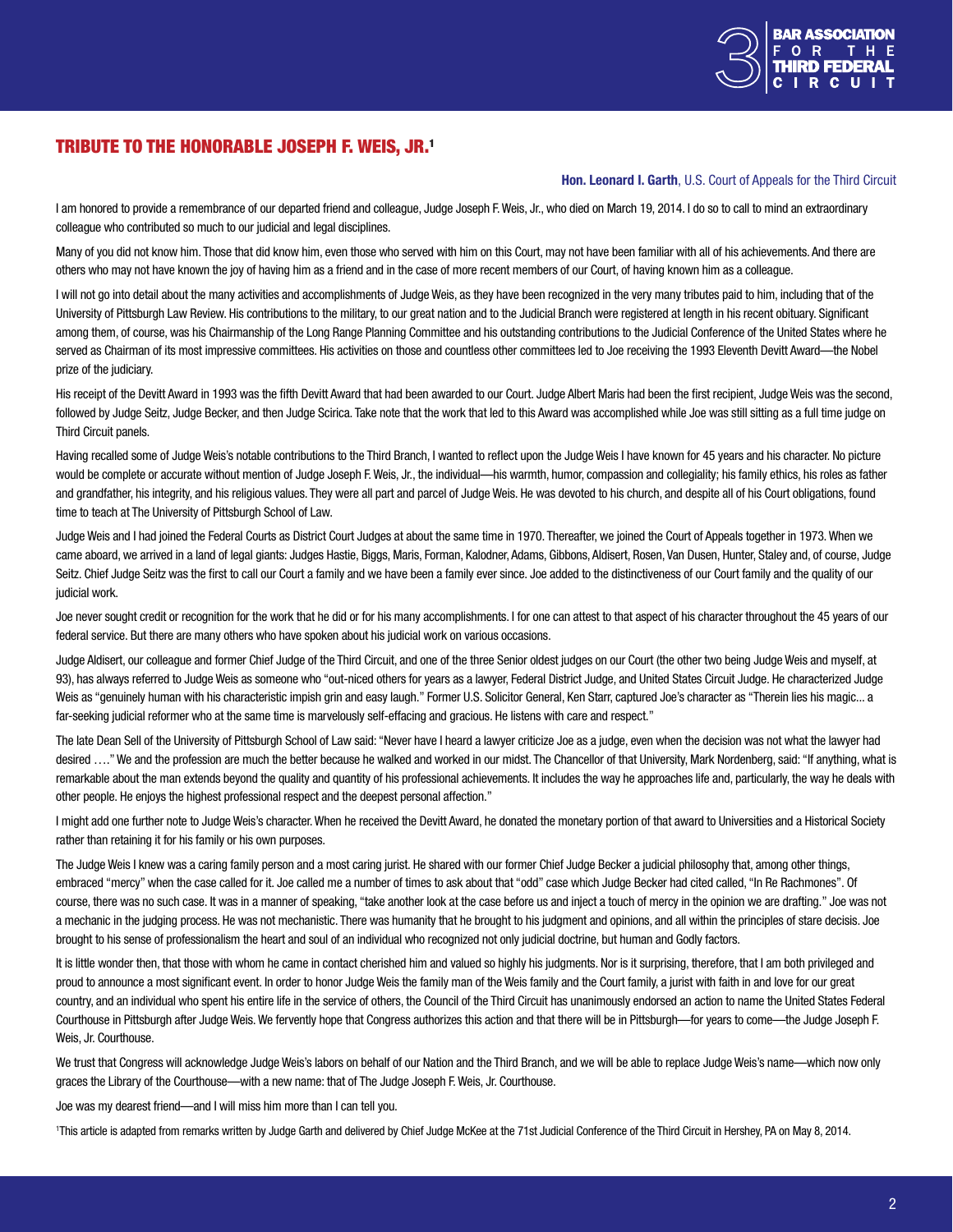

# <span id="page-2-0"></span>Third Circuit Affirms District Court's *In Camera* Interview of **ATTORNEY**

— continued from page 1

the content of his conversations with the client. Both the client and the corporation—whom the Third Circuit dubbed "the intervenors"—moved to quash the subpoena. The district court, however, relying on the guidelines set forth in *United States v. Zolin*, 491 U.S. 554, 572 (1989), held an *in camera* hearing for the purpose of determining whether the attorney-client privilege yielded to the "crime-fraud" exception. The district court allowed the intervenors and the government to submit questions for the court to ask of the witness, but neither the government nor the intervenors saw or heard what the attorney told the court. (The intervenors requested and were denied a transcript of the *in camera* hearing.)

Based upon its review of an *ex parte* affidavit submitted by the government and the attorney's *in camera* testimony, the district court found the crime-fraud exception applicable to the attorney's testimony, and granted the government's motion to enforce the subpoena. The intervenors appealed, challenging the district court's decision to conduct an *in camera* examination and the court's ultimate finding that the crime-fraud exception applied.

On appeal, the Third Circuit acknowledged the applicable law: "To circumvent the attorney-client privilege under the crime-fraud exception, the party seeking to overcome the privilege must make a *prima facie* showing that (1) the client was committing or intending to commit a fraud or crime, and (2) the attorney-client communications were in furtherance of that alleged crime or fraud." The Court recognized also that "[b]ecause it is often difficult or impossible to prove that the exception applies without delving into the communications themselves, the Supreme Court [in *Zolin*] has held that courts may use *in camera* review to establish the applicability of the exception."

Because *Zolin* dealt specifically with *in camera* review of documents, the Third Circuit defined its task as "whether we should adopt the *Zolin* standard where unmemorialized oral

communications are at issue." And despite the intervenors' claim that unwritten verbal communications are unreliable and subject to the frailties of human memory, the Court held that the *Zolin* standard applied, and that the district court's *in camera* review was faultless—it did not violate due process. The Court's rationale focused on law enforcement needs: "If we were to apply a heightened standard to oral communications, would-be criminals could use the differing standards to avoid the proper application of the crime-fraud exception. A client could seek to take advantage of the higher showing necessary to delve into oral communications by instructing the attorney not to record the communications in any way. We do not want to incentivize circumventing the proper application of the crime-fraud exception." The Court further cited the fact that the attorney was "under oath" and questioned by a judge in response to the intervenors' claim that the verbal method was infirm. The threat of "abuse" of the privilege outweighed any concern over the weaknesses inherent in the questioning method.

What made the case "close" for the Court was the question of whether there was sufficient evidence for the crime-fraud exception to apply, given the brief nature of the exchange between the attorney and the client. The Court recognized that for the crime-fraud exception to apply, the client must be "committing or intending to commit a crime or fraud" at the time he or she consults the attorney. In this case the client approached the attorney with the information that he intended to make the payment. Had he articulated a "what if?" scenario he would not have signaled the intent to commit a crime and thus dissipated the privilege. The Court also held that because the attorney provided information about the types of conduct that violate the law, the district court did not abuse its discretion in determining that there was a reasonable basis to conclude that the attorney's advice was used to fashion conduct in furtherance of the crime.

## President-Elect's Note

#### Peter Goldberger, Ardmore, PA

The Bar Association of the Third Circuit was pleased to play several active roles in support of the Judicial Conference held in Hershey, Pennsylvania, in early May. At the Court's invitation, we formed a working group of Board members to assist the Circuit Executive in the early stages of planning the agenda. At the Court's request, we also agreed to sponsor the Thursday evening reception that preceded the Conference's major dinner event. And we had the pleasure of organizing and presenting two major educational sessions on Friday morning. Because our President, Lisa Freeland of Pittsburgh, unexpectedly found herself unable to attend, I stood in for her as President-Elect as spokesperson for the Association.

At the Thursday evening reception, the Third Circuit Bar Association honored the three Circuit Judges who have assumed senior status since the last Judicial Conference. Our Founding President, Nancy Winkelman, spoke movingly about the career and contributions of Judge Dolores K. Sloviter, a pioneer in legal education before becoming the first woman to be a member of the Court, and then the first woman to serve as its Chief Judge. 3CBA Secretary Chip Becker delivered the remarks concerning former Chief Judge Anthony J. Scirica, beloved not only in our Circuit but also for his national leadership on Judicial Conference committees. Finally, Paul Fishman, a founding member of our Board and now the U.S. Attorney for the District of New Jersey, spoke with his characteristic wit about Judge Maryann T. Barry. The Association announced that we are making a \$1000 contribution to the American Judicature Society in honor of these respected jurists.

During the Conference, the Association debuted and distributed a revised edition of our Third Circuit Practice Guide. More than a hundred printed copies were snapped up by Conference attenders. We are in the process of distributing the revised edition to all current members. The updates were edited by Donna Doblick, of Reed Smith in Pittsburgh, and myself, with helpful input from the Clerk, Marcia Waldron.

The Association's CLE programs were on the topics of Ethical Issues in Appellate Practice and Managing High-Profile Cases. An overflow crowd enjoyed the energetic and interactive, problem-oriented

(continued on page 4)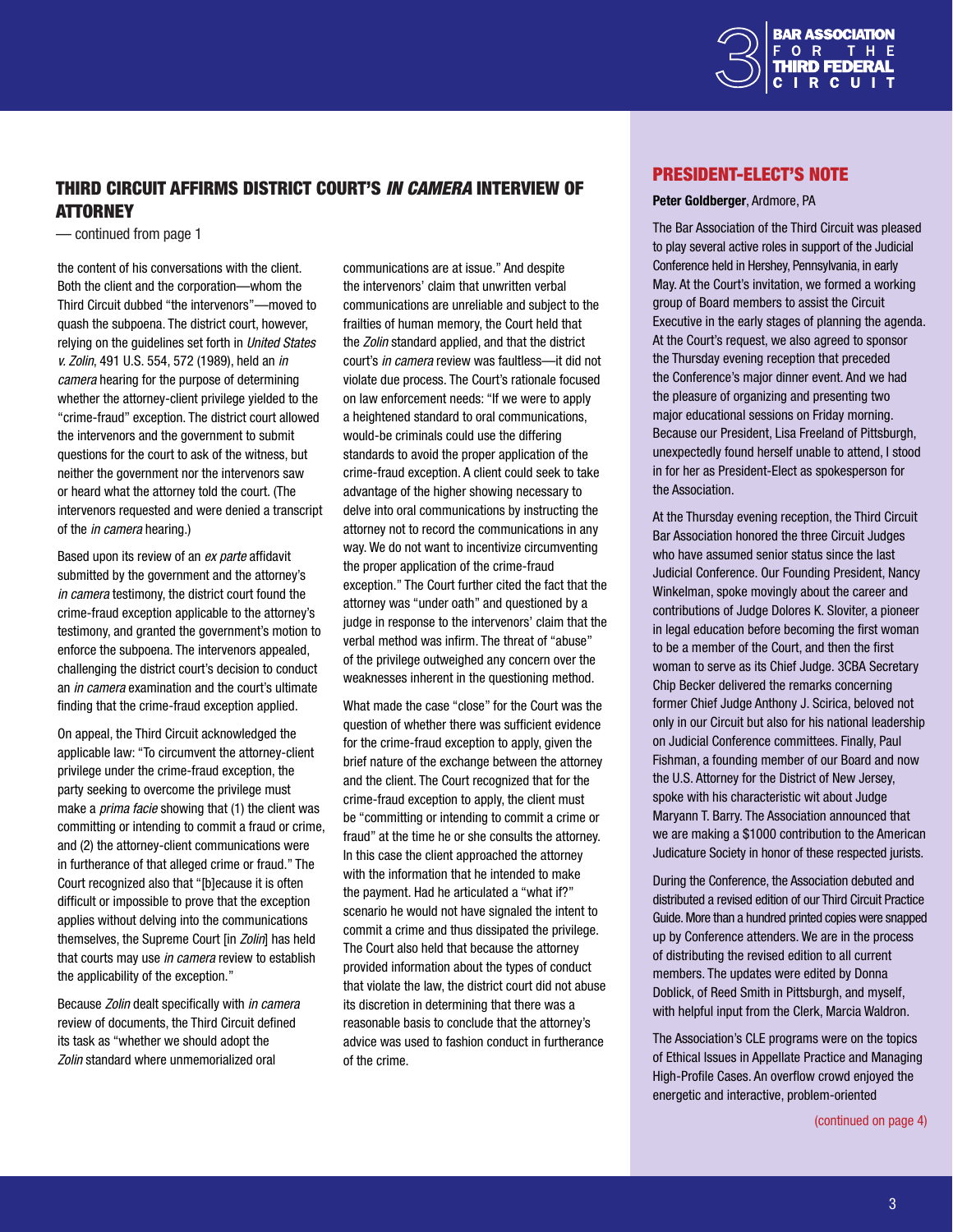

# <span id="page-3-0"></span>The Third Circuit's Exacting Approach to the Separate Document Requirement

— continued from page 1

applying the rule in practice, leading to confusion over the time for filing an appeal and risk of filing an appeal too late.

The "separate document" requirement stems from a 1964 amendment to FRCP 58. According to the amendment's advisory committee notes, the requirement was intended to eliminate uncertainty pertaining to the 30-day starting point for filing a notice of appeal. In order to carry out this purpose, the Third Circuit has applied the separate document requirement in a "mechanical" fashion. The Court has explained that a judgment satisfies the separate document requirement if it (1) is self-contained and separate from any memorandum or opinion; (2) notes the relief granted; and (3) substantially omits the district court's reasons for disposing of the parties' claims. Under this framework, the Court has found the requirement not to be satisfied where a judgment was set within a four-page memorandum opinion.<sup>2</sup> where an order was contained within a six-page document that expounded on the background of the case,<sup>3</sup> and where a judgment appeared threequarters of the way down the next to last page of a 15-page document titled "Opinion and Order."4

The Third Circuit illustrated its exacting approach to the separate document requirement recently in *[Cumberland Mutual Fire Insurance Co. v. Express](http://www2.ca3.uscourts.gov/opinarch/113919np.pdf)*  **[Products, Inc](http://www2.ca3.uscourts.gov/opinarch/113919np.pdf).**<sup>5</sup> There, a district court stated within an order granting summary judgment that a "supporting memorandum is forthcoming." Twenty-one days later, the district court issued the supporting memorandum and stated at the end of the memorandum that "[a]n appropriate Order follows." The appellant filed a notice of appeal more than 30 days after the court issued its initial order but less than 30 days after the court issued its memorandum. The Court of Appeals held that, despite the confusion created by the district court's memorandum, the initial order was appealable and satisfied the separate document requirement, and the appellant's notice of appeal was untimely because it came more than 30 days after the district court issued the appealable order.

*Cumberland Mutual* provides an important lesson for would-be appellants who have doubts as to whether the district court has complied with the separate document requirement and whether the 30-day clock has started to run. In such a situation, appellants need to take some action to ensure they file a timely appeal. Specifically, pursuant to FRCP 58(d), a party may ask the district court to set out its judgment in a separate document. Alternatively, as the Court of Appeals intimated in *Cumberland Mutual*, a party may file a notice of appeal from an order even when there is some ambiguity about whether it meets the separate document requirement. Filing a notice of appeal too late is a fatal mistake requiring dismissal of the appeal. But filing a notice of appeal too early or in the absence of a separate document is not a problem—a premature notice of appeal ordinarily ripens upon the entry of a subsequent final judgment or order.<sup>6</sup>

The *Cumberland Mutual* decision also is instructive for appellees. An appellee can obtain the dismissal of an appeal by immediately challenging the appellate court's jurisdiction when an appellant files a notice of appeal more than 30 days after the issuance of an order that appears to satisfy the separate document requirement. Familiarity with the federal rules and the Court of Appeals' case law on the separate document requirement can thus help all Third Circuit litigants to take appropriate action during the early stages of the appellate process.

1 Bowles v. Russell, 551 U.S. 205, 209 (2007).

2 Gregson & Assocs. Architects v. Govt. of the V.I., 675 F.2d 589 (3d Cir. 1982).

3 In re Cendant Corp. Sec. Litig., 454 F.3d 235 (3d Cir. 2006). 4 LeBoon v. Lancaster Jewish Cmty. Center Ass'n, 503 F.3d 217 (3d Cir. 2007).

5 529 F. App'x 245 (3d Cir. 2013).

6 DL Res., Inc. v. FirstEnergy Solutions Corp., 506 F.3d 209, 215 (3d Cir. 2007); Lazy Oil Co. v. Witco Corp., 166 F.3d 581, 585 (3d Cir. 1999).

### President-Elect's Note

#### — continued from page 3

ethics presentation designed and moderated by Harry Bryans, of Aon Risk Services, with panelist contributions from Judge Joseph Greenaway, Jr., attorney Barbara Rosenberg, and Professor Laurel Terry. Similarly, ACLU-PA legal director Vic Walczak moderated a high-spirited discussion of dealing with the media and courtroom issues in cases that generate an unusual level of public interest. The panelists were Judge D. Brooks Smith, Chief Judge Wilma Lewis (D.V.I.), Chief Justice Leo Strine (Supreme Court of Delaware), and attorneys Larry Lustberg (Gibbons Firm, Newark) and Marsha Levick (Juvenile Law Center, Philadelphia).

Those who attended seemed to agree that this year's Conference was particularly stimulating and provocative, including several panels touching on issues of subconscious racism and related problems in the judicial system. We applaud the Court, especially Chief Judge McKee. The value of these Conferences for bench and bar alike cannot be doubted, and the Association is committed to contributing in every way it can to their continued success.

# PUBLIC NOTICE - U.S. BANKRUPTCY JUDGESHIP VACANCY - DISTRICT OF NEW JERSEY

Chief Judge Theodore A. McKee of the United States Court of Appeals for the Third Circuit announces the application process for a bankruptcy judgeship in the District of New Jersey, seated in Newark. Applications must be submitted electronically by June 26, 2014. Visit [www.ca3.uscourts.gov](http://www.ca3.uscourts.gov) for more information and to apply, or call the Circuit Executive's Office at 215-597-0718.

# PUBLIC NOTICE - U.S. BANKRUPTCY JUDGESHIP VACANCY - DISTRICT OF **DELAWARE**

Chief Judge Theodore A. McKee of the United States Court of Appeals for the Third Circuit announces the application process for a bankruptcy judgeship in the District of Delaware, seated in Wilmington. Applications must be submitted electronically by noon on Wednesday, July 9, 2014. Visit [www.ca3.](http://www.ca3.uscourts.gov) [uscourts.gov](http://www.ca3.uscourts.gov) for more information and to apply, or call the Circuit Executive's Office at 215-597-0718.